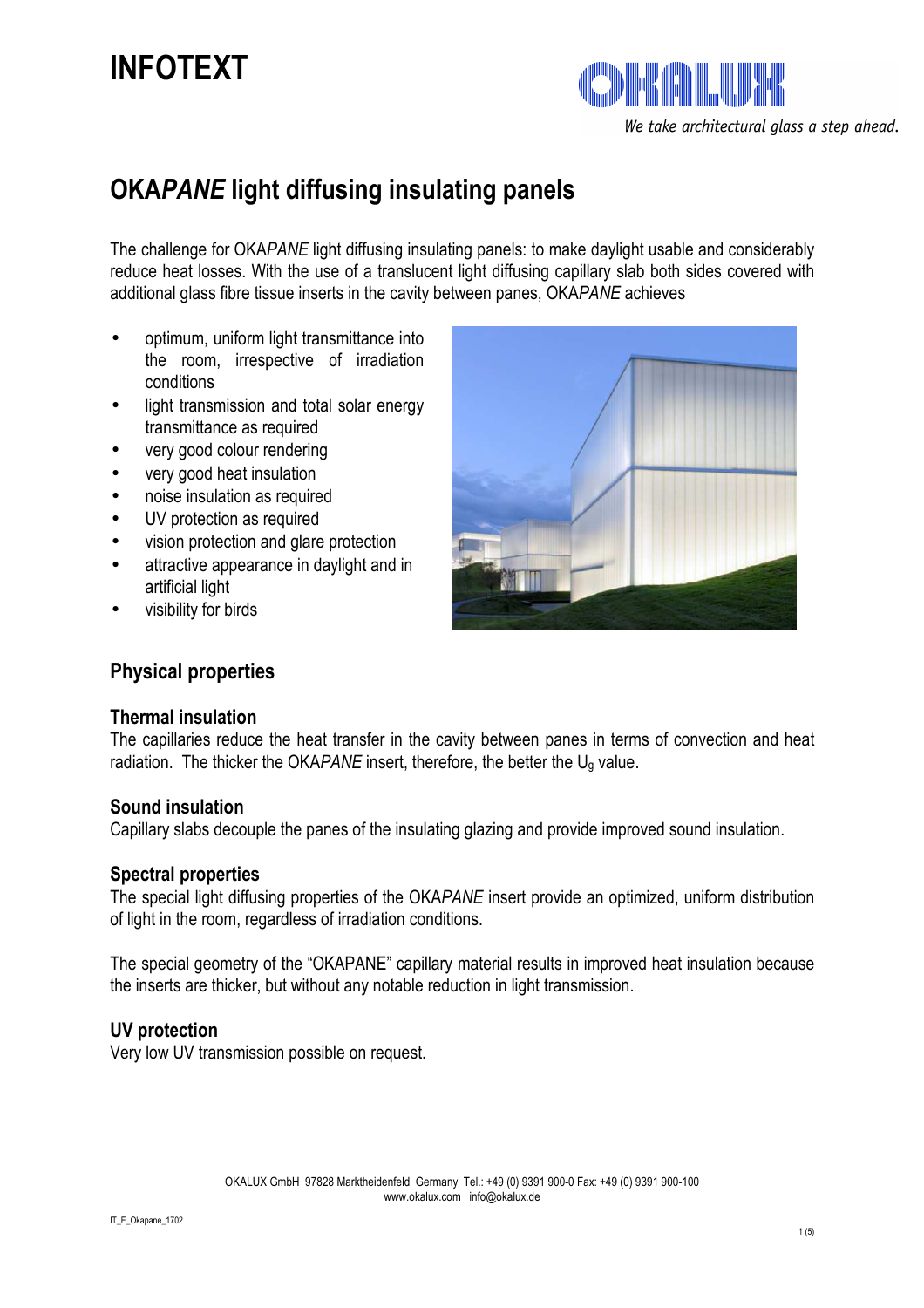## **INFOTEXT**

**ANTININAL** We take architectural glass a step ahead.

### **Technical values of standard types**

The following details apply to a double shell channel glass wall with padded sections. The OKA*PAN*E usually is applied to the outer glass.

| <b>Glass</b> | <b>Build-up</b>                                     | Tν   | <b>TSET</b> | $U_q$        | $U_q$                                  |
|--------------|-----------------------------------------------------|------|-------------|--------------|----------------------------------------|
| type         |                                                     | $\%$ | %           | $[W/(m^2K)]$ | [Btu/(hr ft <sup>2</sup> $\degree$ F)] |
| 26/60/7      | Air 56 mm                                           | 70   | 62          | 2.8          | 0.49                                   |
| 26/60/7      | OKAPANE with glass fibre tissue, 12 mm, air 44 mm   | 38   | 39          | $1.8/2.0*$   | $0.32/0.35*$                           |
| 26/60/7      | OKAPANE with glass fibre tissue, 16 mm, air 40 mm   | 38   | 39          | $1.6/1.8*$   | $0.28/0.32*$                           |
| 26/60/7      | OKAPANE with glass fibre tissue, 24 mm, air 32 mm   | 38   | 38          | $1.4/1.6*$   | $0.25/0.28*$                           |
| 26/60/7      | OKAPANE with glass fibre tissue, 32 mm, air 24 mm   | 38   | 38          | $1.2/1.5*$   | $0.21/0.26*$                           |
| 26/60/7      | OKAPANE with glass fibre tissue, 40 mm, air 16 mm   | 38   | 38          | $1.1/1.4*$   | $0.19/0.25*$                           |
| 26/60/7      | OKAPANE with glass fibre tissue, 2*16 mm, air 27 mm | 29   | 32          | $1.1/1.4*$   | $0.19/0.25*$                           |
| 26/60/7      | OKAPANE with glass fibre tissue, 2*16 mm and        | 21   | 23          | $1.1/1.4*$   | $0.19/0.25*$                           |
|              | $2*$ tissue 90, air 27 mm                           |      |             |              |                                        |
| 33/41/6      | OKAPANE with glass fibre tissue, 16 mm, air 22 mm   | 41   | 42          | $1.6/1.8*$   | $0.28/0.32*$                           |

With a low-e coating on the inner glass, the following data are achieved:

| <b>Glass</b> | <b>Build-up</b>                                   | Tv              | TSET | $U_{\alpha}$ | $U_{\alpha}$                           |
|--------------|---------------------------------------------------|-----------------|------|--------------|----------------------------------------|
| type         |                                                   | $\frac{0}{0}$   | %    | $[W/(m^2K)]$ | [Btu/(hr ft <sup>2</sup> $\degree$ F)] |
| 26/60/7      | air 56 mm                                         | 65              | 59   | 1.8          | 0.32                                   |
| 26/60/7      | OKAPANE with glass fibre tissue, 12 mm, air 44 mm | 35              | 37   | $1.3/1.6*$   | $0.23/0.28*$                           |
| 26/60/7      | OKAPANE with glass fibre tissue, 16 mm, air 40 mm | 35 <sub>2</sub> | 37   | $1.2/1.5*$   | $0.21/0.26*$                           |
| 26/60/7      | OKAPANE with glass fibre tissue, 24 mm, air 32 mm | 35 <sub>2</sub> | 36   | $1.0/1.3*$   | $0.18/0.23*$                           |
| 26/60/7      | OKAPANE with glass fibre tissue, 32 mm, air 24 mm | 35              | 36   | $0.9/1.3*$   | $0.16/0.23*$                           |
| 26/60/7      | OKAPANE with glass fibre tissue, 40 mm, air 16 mm | 35              | 36   | $0.9/1.2*$   | $0.16/0.21*$                           |

\*Considering flange area

Legend and related values:

|                | unit | standard                      | technical term                                                            |
|----------------|------|-------------------------------|---------------------------------------------------------------------------|
| $U_q$          |      | W/m <sup>2</sup> K DIN EN 673 | Thermal transmittance                                                     |
|                |      | <b>DIN EN 674</b>             |                                                                           |
| TSET           | $\%$ | <b>DIN EN 410</b>             | Total solar energy transmittance or solar heat gain coefficient           |
| $T_{\rm v}$    | $\%$ | <b>DIN EN 410</b>             | Light transmission (direct/hemispheric resp. diffuse/<br>hemispheric)     |
| F <sub>c</sub> | $\%$ | <b>DIN 4108</b>               | Reduction factor of a solar control system, $F_C = TSET/TSET_{reference}$ |
| <b>SC</b>      | $\%$ | <b>GANA Manual</b>            | Shading coefficient, SC=TSET/0.86                                         |

The above data are approximate data. They are based on measurements of approved test institutes and calculations derived from these measurements. Values determined on a project-specific basis may vary from the above values.

> OKALUX GmbH 97828 Marktheidenfeld Germany Tel.: +49 (0) 9391 900-0 Fax: +49 (0) 9391 900-100 www.okalux.com info@okalux.de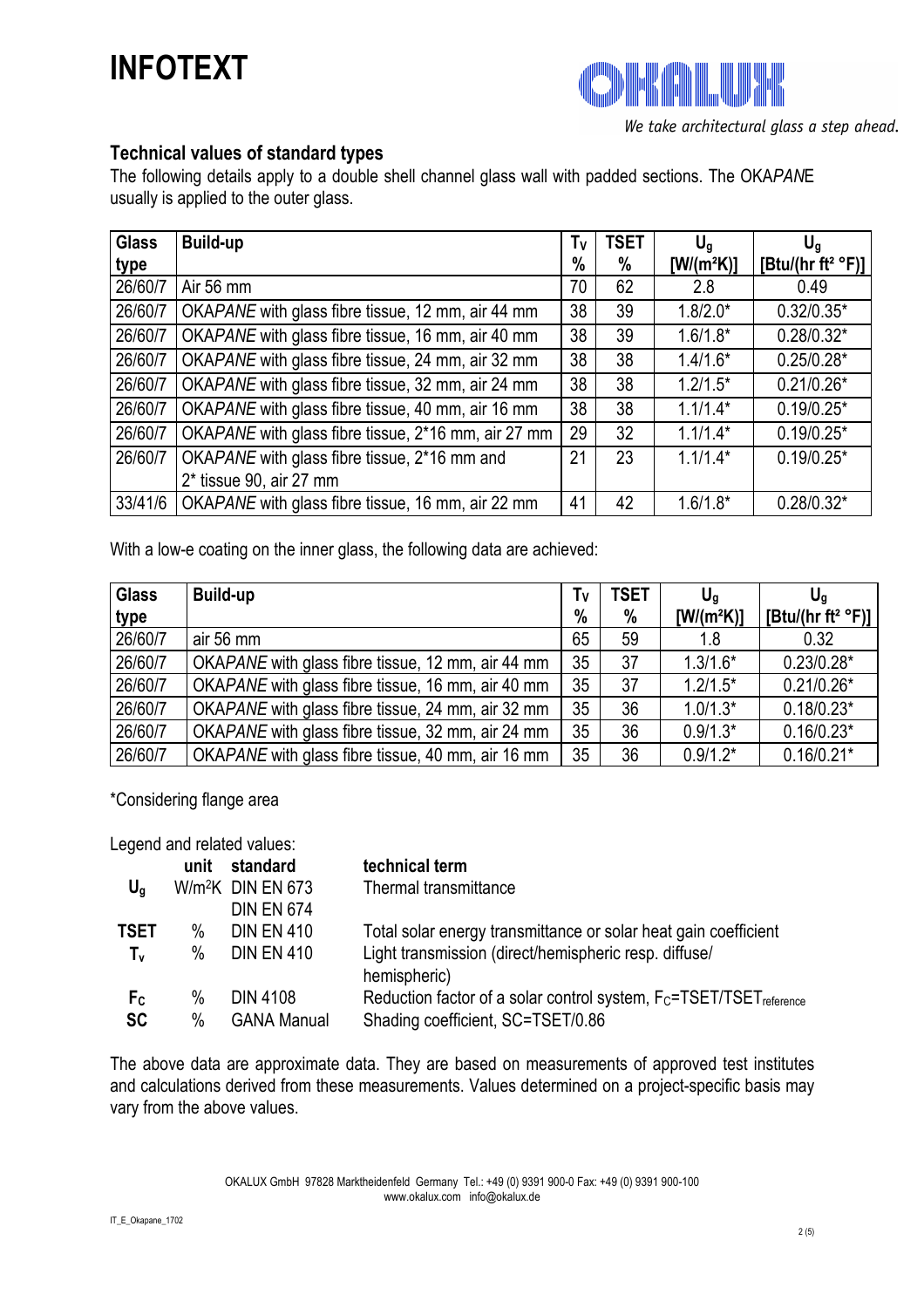## **INFOTEXT**



We take architectural glass a step ahead.

Direct transmission relates to direct incidence of light, generally vertical (model situation for direct sunlight). Diffuse transmission applies to homogeneous, diffuse incidence of light from the outer hemisphere (model situation for an overcast sky). All values were measured hemispherically.

The specified values may change as a result of technical developments. No guarantee is therefore given for their correctness.

### **Make-up**

OKA*PANE* consists of a honeycombed arrangement of fine, highly transparent tubes with a diameter of 1 mm – 1.5 mm made of acrylic (PMMA) which are connected to a slab by a glass fibre mat clad on both sides. The materials are naturally light fast and dimensionally stable.

According to experience, the total thickness of the OKA*PANE* after the cladding with glass fibre mat production-related is approx. 1.5 mm less than the nominal thickness. With the dimensions, calculations and values given here, this has already been taken into consideration.

The width depends on the type of section, the joint dimensions and whether installation is with or without padded section.

The following specified widths are based on assuming a **joint width of 3 mm** and installing OKA*PANE* in channel glass wall **without padded section**.

| <b>Section type</b><br><b>LINIT</b> | Width in mm | <b>Section type</b><br><b>Profilit</b> | Width in mm |
|-------------------------------------|-------------|----------------------------------------|-------------|
| P 23                                | 200         | K 22                                   | 200         |
| P 26                                | 230         | K 25                                   | 230         |
| P 33                                | 299         | K 32                                   | 299         |
| P 50                                | 466         | K 50                                   | 466         |
| P 23/60/7                           | 196         | K 22/60/7                              | 196         |
| P 26/60/7                           | 226         | K 25/60/7                              | 226         |
| P 33/60/7                           | 295         | K 32/60/7                              | 295         |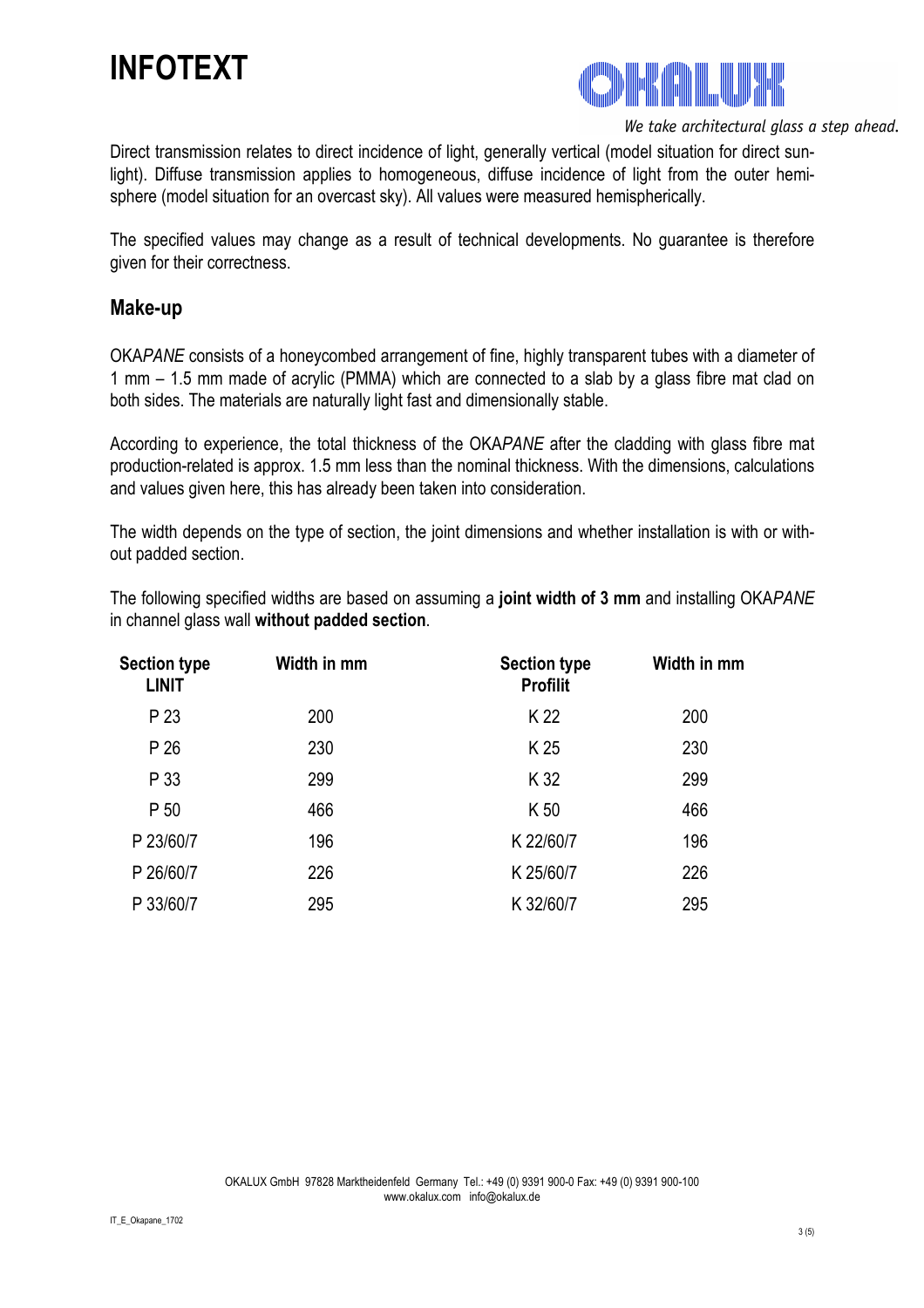



We take architectural glass a step ahead.



The width recommendations are non-binding and must be checked by the glazier. If other widths are necessary because the joint distances are different or a padded profile is being used, this must be noted down on the order. If a padded section is used the above mentioned OKA*PANE* with ha to be reduced by 2 mm. We recommend using a padded section without protruding lips since these can lead to problems during assembly.

In Germany, the use of a padded section is stipulated for sports halls and all other buildings with glass heights > 2700 mm.

Variations in the density of OKA*PANE* and the diameters of the capillaries may be visible, as can joints which are necessary for production reasons. Under certain light conditions it may also be possible that fine lines and wrinkling of the tissues, also the result of the production process, can be seen within the OKA*PANE*. The physical characteristics of OKA*PANE* are not adversely affected by the above.

## **Ordering instructions**

The following information must be provided:

- Required thickness of OKA*PANE* (8, 12, 16, 24, 32 or 40 mm)
- Required length: up to 5000 mm, other sizes available on enquiry
- Required width
- Number of units

### **Planning instructions**

Builder-owners and architects must be able to technically assess the effect of glazing in daylight terms. Okalux offers such calculations as a voluntary extra service without obligation. The daylight-relevant properties of the room to be examined must be known; in particular, these are:

- room geometry, window dimensions
- approximate degree of reflection of the surfaces forming the room boundaries